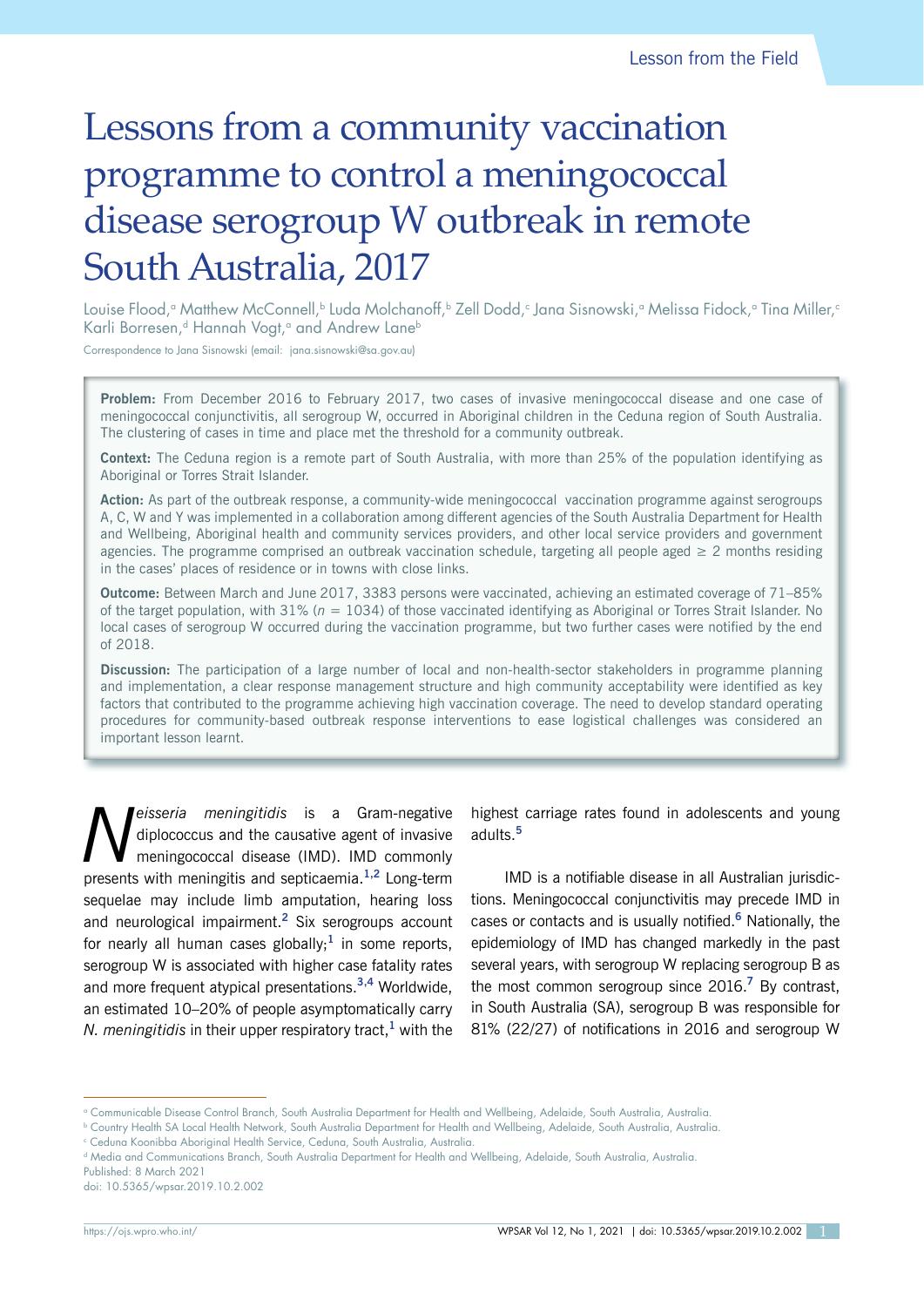for the remainder. Compared with non-Indigenous Australians, Aboriginal and Torres Strait Islander people have higher rates of IMD, particularly serogroup W.**<sup>8</sup>**

Several meningococcal vaccines against serogroups A, C, W and Y are available for private purchase in Australia and have been funded under the National Immunisation Program from July 2018 for infants and April 2019 for adolescents.

# **PROBLEM**

From December 2016 to February 2017, the Communicable Disease Control Branch at the SA Department for Health and Wellbeing (SA Health) was notified of two cases of IMD serogroup W and one case of meningococcal conjunctivitis serogroup W in the Ceduna Local Government Area. Serogroup W had not been notified in this region since records started in 1990. All three cases occurred in Aboriginal children aged 2 to 12 years, with no additional epidemiological links between the cases. Fine typing was available for two of the three cases: both were P1.5,2:F1–1. As part of routine public health followup of sporadic cases, the Communicable Disease Control Branch directed that close contacts should receive clearance antibiotics, and approximately 300 contacts, including close contacts, were vaccinated in January and February 2017.

The Ceduna Local Government Area is a remote part of Australia, with an estimated resident population of 3716 persons as of 30 June 2016. Approximately 25% of residents identify as Aboriginal or Torres Strait Islander. The estimated attack rate of 81 cases (or 54 invasive cases) per 100 000 population during the three months from December 2016 through February 2017 exceeded not only the threshold for defining a community outbreak of 10 cases per 100 000 population as defined by the National Guidelines of the Communicable Diseases Network Australia, but also the lower thresholds for implementing population-wide disease control measures in remote Aboriginal or Torres Strait Islander communities.**<sup>6</sup>** An outbreak response was commenced, and a community-wide vaccination programme was implemented to prevent the occurrence of further cases of IMD serogroup W in the Ceduna region.

# **ACTION**

#### **Programme design and setting**

At the time of programme inception and implementation, publicly funded health services in regional and remote SA were provided by the Country Health SA Local Health Network (CHSALHN), which was part of SA Health. In addition, Aboriginal Community Controlled Health Services operate across SA. Multiple national, state and local organizations were involved in planning and implementing the vaccination programme (**Box 1**).

Box 1. **Organizations involved in planning and implementing the Ceduna community vaccination programme, South Australia, 2017**

#### **Commonwealth (national), state and local government entities**

- Commonwealth Department of the Prime Minister and Cabinet, Ceduna Office
- SA Health, including:
	- Country Health SA Local Health Network, Eyre and Far North Region and Corporate Office
	- Communicable Disease Control Branch
	- Media and Communications Branch
	- SA Ambulance Service
- SA Department for Child Protection. Ceduna Office
- SA Department for Communities and Social Inclusion, Housing SA and Ceduna Street Beat
- District Council of Ceduna

#### **Aboriginal health and community services**

- Ceduna Koonibba Aboriginal Health Service
- Tullawon Health Services, Yalata
- Oak Valley Health Services, Maralinga Tjarutja lands
- Aboriginal Health Council of South Australia
- Pangula Mannamurna Aboriginal Corporation
- Nunkuwarrin Yunti of South Australia Inc.

#### **Other community services**

• Centacare Catholic Family Services, Ceduna **Office**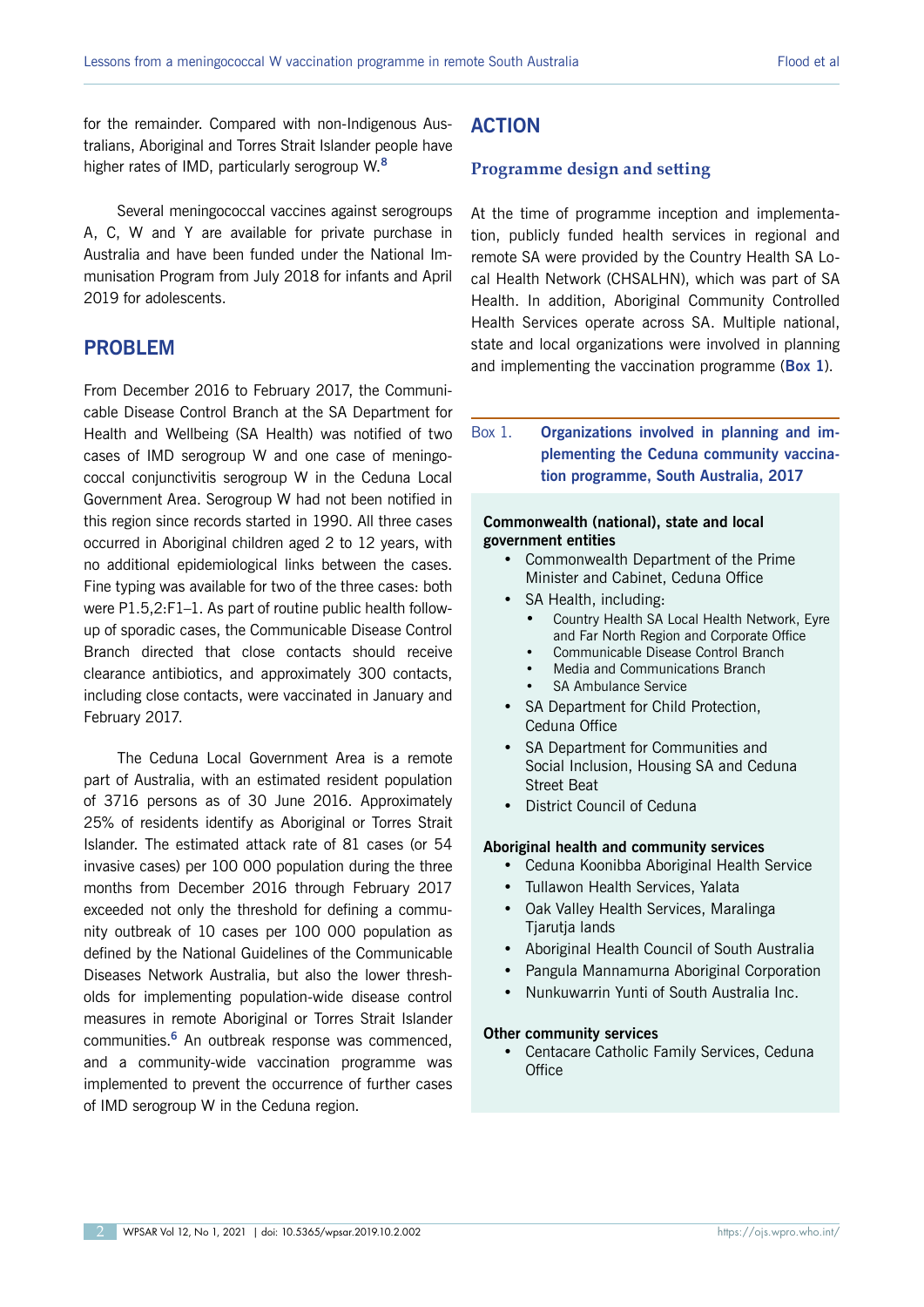A steering committee was convened to coordinate the outbreak response and was composed of representatives from the Communicable Disease Control Branch, CHSALHN and the Media and Communications Branch of SA Health; the Aboriginal Health Council of South Australia; and Ceduna Koonibba Aboriginal Health Service.

# **Target population**

Based on cases' residence and known links between towns, the programme area (**Fig. 1**) encompassed Ceduna, Thevenard, Denial Bay, Koonibba, Yalata, Penong, Oak Valley in the Maralinga Tjarutja lands (lands owned by the Aboriginal traditional owners and administered as an Aboriginal Council, or AC), the homeland property Scotdesco (all of these are in postcode area 5690) and Smoky Bay (part of postcode area 5680). Given a lack of knowledge of meningococcal W carriage rates and the likely extent of population mixing, all Aboriginal and non-Aboriginal persons aged  $\geq 2$  months were targeted for vaccination (meningococcal ACWY vaccines are not licensed for individuals aged  $< 2$  months). Based on numbers from the Australian Bureau of Statistics and local records, eligibility for vaccination was estimated at 4000–4500 individuals.

# **Vaccination schedule**

The dosing schedule recommended in the *Australian Immunisation Handbook* for persons travelling to epidemic-prone areas or mass gatherings**<sup>9</sup>** was used, that is, a primary vaccination course consisting of one to three doses, depending on the vaccine, age of the individual and their medical risk factors. At the time, Menveo® (GlaxoSmithKline) was the only vaccine registered for use in infants younger than 12 months and was used to vaccinate children aged 2 months to  $< 12$ months. Nimenrix® (Pfizer) was originally intended to be used in all persons aged  $\geq$  12 months because only one dose is required for all age groups in the absence of medical risk factors. However, due to limited vaccine supply following the concomitant introduction of adolescent meningococcal ACWY vaccination programmes in other Australian states, the vaccination schedule was altered to allow either Nimenrix or Menveo to be used in persons aged  $\geq 2$  years. Because two doses of Menveo are required in children aged 12–23 months, Nimenrix was used exclusively in this age group.

## **Resources**

In order to staff vaccination clinics, additional clinical staff were made available from Aboriginal Health Services, other CHSALHN sites and regions, and from metropolitan areas. Other government and nongovernmental organizations contributed non-clinical staff. Standing medication orders for administering Menveo and Nimenrix had to be signed by each participating service.

A communication campaign was developed and implemented within two weeks and delivered for less than 2000 Australian dollars. Paid communications included a Facebook post, a local newspaper advertisement and a radio advertisement in English and Pitjantjatjara (the local Aboriginal language). Posters and fact sheets were created for both the public and health-care workers, and three press releases featuring local spokespersons targeted local and state newspapers. All information was made available centrally on the SA Health website.

In addition to developing the schedule and standing medication orders for both vaccines, an immunization screening and consent form and a separate consent resource were developed for use on immunization day. Programme data were entered into a database, and the vaccines administered were retrospectively entered onto the Australian Immunisation Register for patients whose Medicare numbers had been collected.

# **Ethics statement**

This article describes public health actions undertaken as part of an outbreak response under the South Australian Public Health Act 2011 that did not require ethics approval.

# **OUTCOMES**

The community vaccination programme commenced on 6 March 2017 and ran for two weeks at the Ceduna Town Hall. It continued until 30 June 2017 at Penong Town Hall (and included residents of Scotdesco), the Koonibba clinic, the Smoky Bay and Districts Community Club, the Tullawon Health Services Clinic at Yalata, the Oak Valley Health Clinic, the Ceduna Koonibba Aboriginal Health Service and the Ceduna Family Medical Practice. A total of 3383 individuals received a meningococcal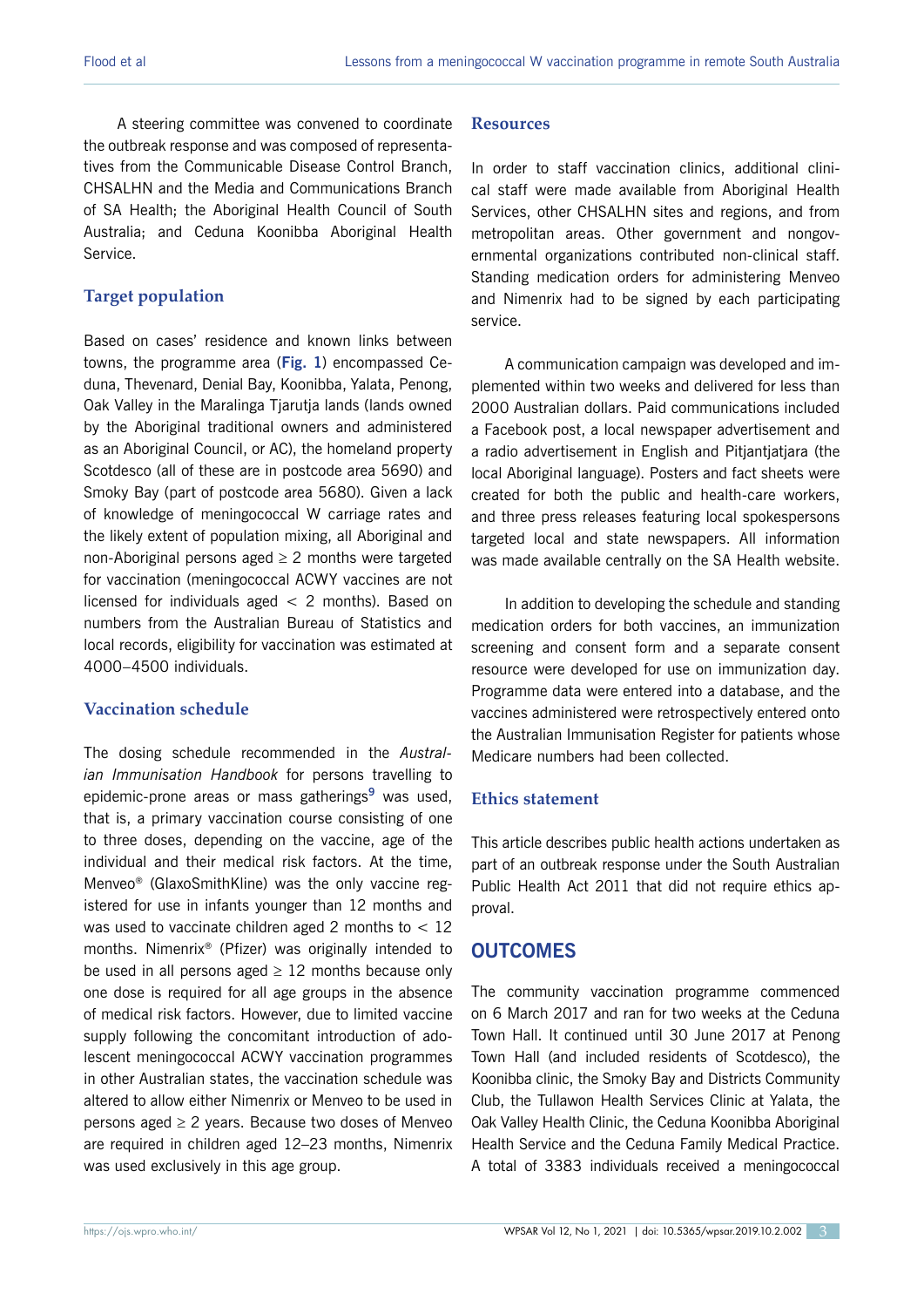Fig. 1. **Map of the programme target area for vaccination with meningococcal ACWY vaccine including Australian Bureau of Statistics postal areas, state suburbs and the Maralinga Tjarutja Aboriginal Council (AC) Local Government Area, South Australia, 2017**



ACWY vaccination, with 87 individuals recorded as requiring follow-up vaccination due to their age or medical risk status. No serious side-effects were reported. Data completeness exceeded 98% for the categories of Indigenous status, gender and age. Of those vaccinated, 52% (*n* = 1757) were female; 31% (*n* = 1034) identified as Aboriginal or Torres Strait Islander; and 91% (*n* = 3082) lived in a target suburb or one of the two postcodes containing those suburbs. The median age was 37 years (interquartile range: 17–55 years). Inclusive of the contacts of the first two cases, the programme reached almost 3700 people, estimated to represent 71–85% of the target population (**Table 1**).

No cases of IMD or meningococcal conjunctivitis caused by the quadrivalent vaccine serogroups were notified in either of the postcodes targeted by the programme during the duration of the vaccination campaign. Overall, there have been 11 cases of serogroup W meningococcal disease in SA since the end of the programme in June 2017 until the end of 2018, including two cases in the Ceduna area targeted by the vaccination programme: in July 2017, a case was notified in an adult male of non-Aboriginal background who had declined vaccination in Ceduna and whose three household contacts were also unvaccinated. In August 2018, another case was notified in an Aboriginal child who had not been born at the time of

the vaccination programme and was a household contact of a previous Ceduna-area case. Fine typing for the first case in the post-vaccination period showed the strain to be of the same type as two of the pre-vaccination cases.

# **DISCUSSION AND LESSONS LEARNT**

The Ceduna community vaccination programme did not prevent the occurrence of further cases of IMD serogroup W in the area. Nevertheless, it demonstrated that community-wide vaccination is a useful public health response to a geographically limited outbreak of meningococcal disease. Despite the considerable logistical effort required, the programme reached up to 85% of the target population. Ongoing transmission was interrupted in the short term, and given the high vaccination coverage, the large majority of residents can be assumed to have achieved immunity even if the programme may have failed to sufficiently reduce carriage rates and provide herd immunity in the medium term to long term. Given the large knowledge gaps in the community,**<sup>10</sup>** the vaccination programme provided the additional benefit of educating the community about the signs and symptoms of IMD. As meningococcal ACWY vaccination has been funded under the National Immunisation Program from July 2018 for infants and April 2019 for adolescents, there may not be a need for ad hoc community vaccina-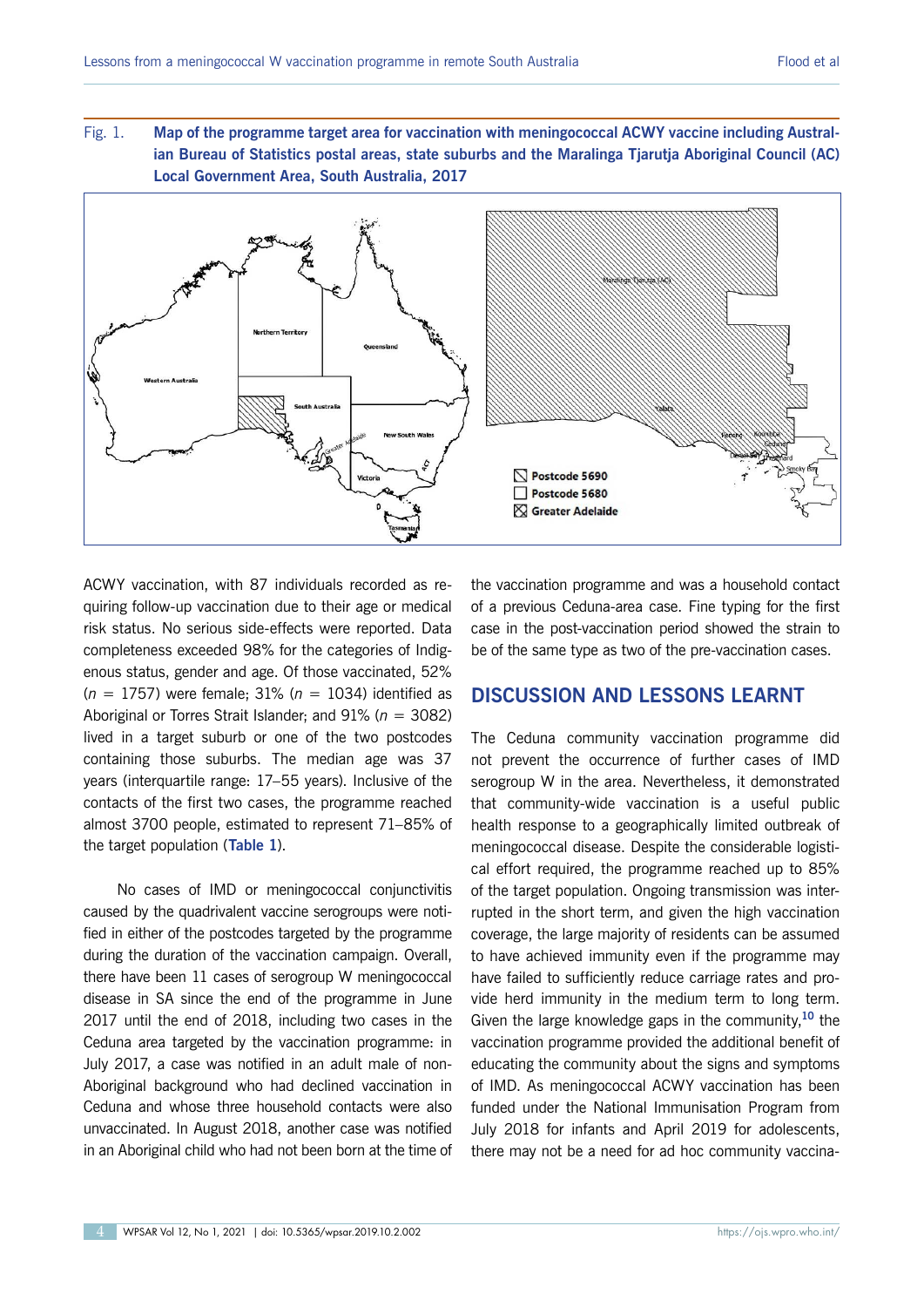|                                                                                  | <b>Vaccination events</b> | <b>Population</b>           |                                  |
|----------------------------------------------------------------------------------|---------------------------|-----------------------------|----------------------------------|
| <b>Location</b>                                                                  | (n)                       | denominator <sup>a</sup>    | <b>Estimated coverage</b>        |
| Total No. in target suburbs and case<br>contactsb                                | 3180                      |                             |                                  |
| Ceduna                                                                           | 1584                      | 4000-4500                   | $71 - 80%$                       |
| Thevenard                                                                        | 352                       |                             |                                  |
| Denial Bay                                                                       | 89                        |                             |                                  |
| Koonibba                                                                         | 129                       |                             |                                  |
| Smoky Bay                                                                        | 182                       |                             |                                  |
| Yalata                                                                           | 315                       |                             |                                  |
| Oak Valley                                                                       | 69                        |                             |                                  |
| Scotdesco                                                                        | 24                        |                             |                                  |
| Penong                                                                           | 135                       |                             |                                  |
| Case contacts                                                                    | 301                       |                             |                                  |
| No. in postcode 5690 (other than target<br>suburbs above)                        | 145                       | No denominator<br>available | No separate estimate<br>feasible |
| No. in postcode 5680 (other than target<br>suburbs above)                        | 58                        |                             |                                  |
| Total No. in wider target area (target suburbs                                   |                           |                             |                                  |
| and wider postcodes containing target                                            | 3383                      | 4000-4500                   | 75-85%                           |
| suburbs)<br>Total No. with suburb or postcode not stated<br>or from another area | 306                       | No denominator<br>available | No separate estimate<br>feasible |

## Table 1. **Number and overall coverage estimates of meningococcal ACWY vaccination by suburb and postcode, South Australia, 2017**

a Population estimates used as the denominator for both suburb total and the total for suburb and wider postcodes containing target suburbs are those used in programme planning (4000–4500 persons). The lower bounds of the coverage estimates are based on the higher population estimate, and the higher bounds are based on the lower population estimate.

<sup>b</sup> These are the household or household-like contacts vaccinated as part of immediate case follow-up.

tion programmes in Ceduna and elsewhere in Australia unless an outbreak specifically affects cohorts who were not eligible for vaccination.

A post-response evaluation meeting identified three elements as critical to the successful implementation of the community vaccination programme. First, the response was locally driven, with a large number of health- and non-health-sector stakeholders involved in planning and implementing the programme. In particular, local community engagement ensured that clinics were appropriately staffed and vaccinations could be delivered in readily accessible community locations, such as the Ceduna Town Hall, which had the most regularly visited clinic. Second, the inclusion of a wide variety of stakeholders was supplemented with a clear response management structure, involving leads from all key agencies. The steering committee responded flexibly to external challenges, including the shortage of Nimenrix and initial confusion about the relation of the meningococcal W vaccination programme to a concomitant state-wide adolescent meningococcal B vaccination

study.<sup>11</sup> Third, the community was generally receptive to the meningococcal W vaccination programme, which may have been helped by the involvement of local staff familiar with the programme and attuned to identifying local solutions. For instance, local Aboriginal health workers and Aboriginal health practitioners were able to assist Aboriginal participants in providing informed consent.

While more than 90% of vaccinations were administered to persons known to reside in the target postcodes, no proof of address was required. As a result, data completeness and quality for addresses was poor for a subset of records, and the majority of the remaining 10% for whom their postcode could not be determined are likely to also reside in the target area. Addresses given in surrounding areas, Greater Adelaide and other Australian jurisdictions suggest that a small number of persons vaccinated were not considered residents from an administrative point of view. As this may reflect travel patterns and community ties in a mobile, remote population, the vaccination of additional persons